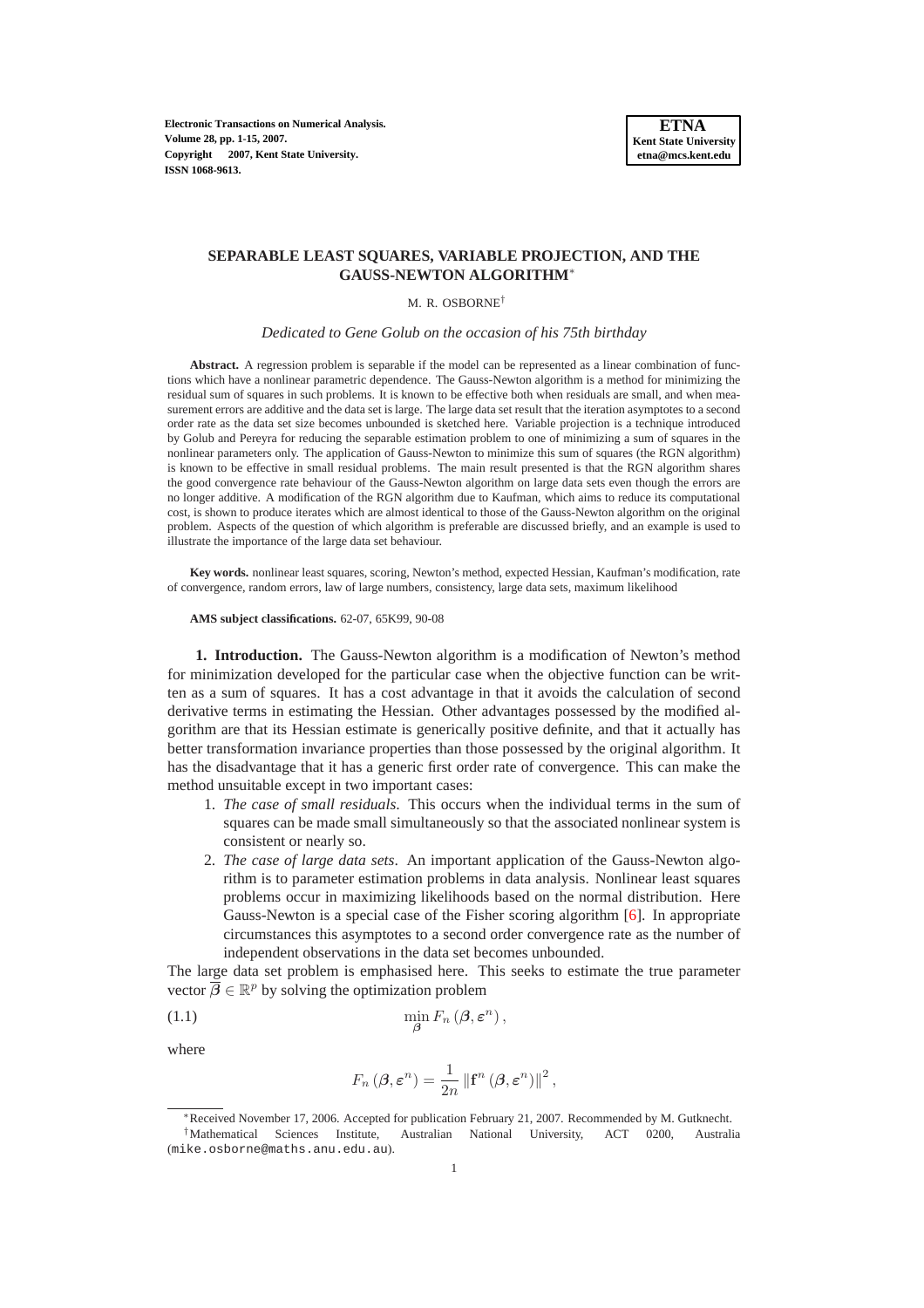# 2 M. R. OSBORNE

 $f^n \in \mathbb{R}^n$  is a vector of smooth enough functions  $f_i^n(\beta, \varepsilon^n)$ ,  $i = 1, 2, ..., n, \nabla_\beta f^n$  has full column rank p in the region of parameter space of interest, and  $\varepsilon^n \in \mathbb{R}^n \sim N\left(0, \sigma^2 I_n\right)$  plays the role of observational error. The norm is assumed to be the Euclidean vector norm unless otherwise specified. It is assumed that the measurement process that generated the data set can be conceptualised for arbitrarily large  $n$ , and that the estimation problem is consistent in the sense that there exists a sequence  $\left\{\widehat{\hat{\beta}}_n\right\}$  of local minimisers of [\(1.1\)](#page-0-0) such that  $\widehat{\beta}_n \stackrel{a.s.}{\rightarrow} \overline{\beta}$ ,  $n \to \infty$ . Here the mode of convergence is almost sure convergence. A good reference on asymptotic methods in statistics is [\[12\]](#page-14-1).

REMARK 1.1. A key point is that the errors are assumed to enter the model additively. That is, the  $f_i^n$ ,  $i = 1, 2, ..., n$ , have the functional form

<span id="page-1-0"></span>
$$
f_i^n(\boldsymbol{\beta}, \boldsymbol{\varepsilon}) = y_i^n - \mu_i^n(\boldsymbol{\beta}),
$$

where, corresponding to the case of observations made on a signal in the presence of noise,

.

$$
(1.2) \t\t y_i^n = \mu_i^n \left( \overline{\beta} \right) + \varepsilon_i^n
$$

Thus differentiation of  $f_i^n$  removes the random component. Also  $F_n$  is directly proportional to the problem log likelihood and the property of consistency becomes a consequence of the other assumptions.

In a number of special cases there is additional structure in  $f^n$  so it becomes a legitimate question to ask if this can be used to advantage. A nonlinear regression model is called separable if the problem residuals  $b^n$  can be represented in the form

$$
b_i^n\left(\boldsymbol{\alpha},\boldsymbol{\beta},\boldsymbol{\varepsilon}^n\right)=y_i^n-\sum_{j=1}^m\phi_{ij}\left(\boldsymbol{\beta}\right)\alpha_j,\quad i=1,2,\ldots,n.
$$

Here the model has the form of a linear combination expressed by  $\alpha \in \mathbb{R}^m$  of nonlinear functions  $\phi_{ij}(\boldsymbol{\beta})$ ,  $\boldsymbol{\beta} \in \mathbb{R}^p$ . The modified notation

$$
f_i^n(\boldsymbol{\beta}, \boldsymbol{\varepsilon}) \to b_i^n(\boldsymbol{\alpha}, \boldsymbol{\beta}, \boldsymbol{\varepsilon}^n),
$$

$$
\mu_i^n(\boldsymbol{\beta}) \to \sum_{j=1}^m \phi_{ij}(\boldsymbol{\beta}) \alpha_j,
$$

is used here to make this structure explicit. It is assumed that the problem functions are  $\phi_{ij}(\boldsymbol{\beta}) = \phi_j(t_i^n, \boldsymbol{\beta}), \ j = 1, 2, \dots, m$ , where the  $t_i^n$ ,  $i = 1, 2, \dots, n$ , are sample points where observations on the underlying signal are made. There is no restriction in assuming  $t_i^n \in [0, 1]$ . One source of examples is provided by general solutions of the m'th order linear ordinary differential equation with fundamental solutions given by the  $\phi_i(t, \beta)$ . In [\[1\]](#page-14-2) a systematic procedure (variable projection) is introduced for reducing the estimation problem to a nonlinear least squares problem in the nonlinear parameters  $\beta$  only. A recent survey of developments and applications of variable projection is [\[2\]](#page-14-3). To introduce the technique let  $\Phi_n : \mathbb{R}^m \to \mathbb{R}^n$ ,  $n > m$ , be the matrix with components  $\phi_{ij}$ . The rank assumption in the problem formulation now requires  $\left[\begin{array}{cc} \Phi_n & \nabla_\beta \Phi_n \alpha \end{array}\right]$  to have full column rank  $m + p$ . Also let  $P_n(\beta) : \mathbb{R}^n \to \mathbb{R}^n$  be the orthogonal projection matrix defined by

$$
P_n(\boldsymbol{\beta}) \Phi_n(\boldsymbol{\beta}) = 0.
$$

Here  $P_n(\beta)$  has the explicit representation

<span id="page-1-1"></span>
$$
P_n(\boldsymbol{\beta}) = I_n - \Phi_n \left(\Phi_n^T \Phi_n\right)^{-1} \Phi_n^T.
$$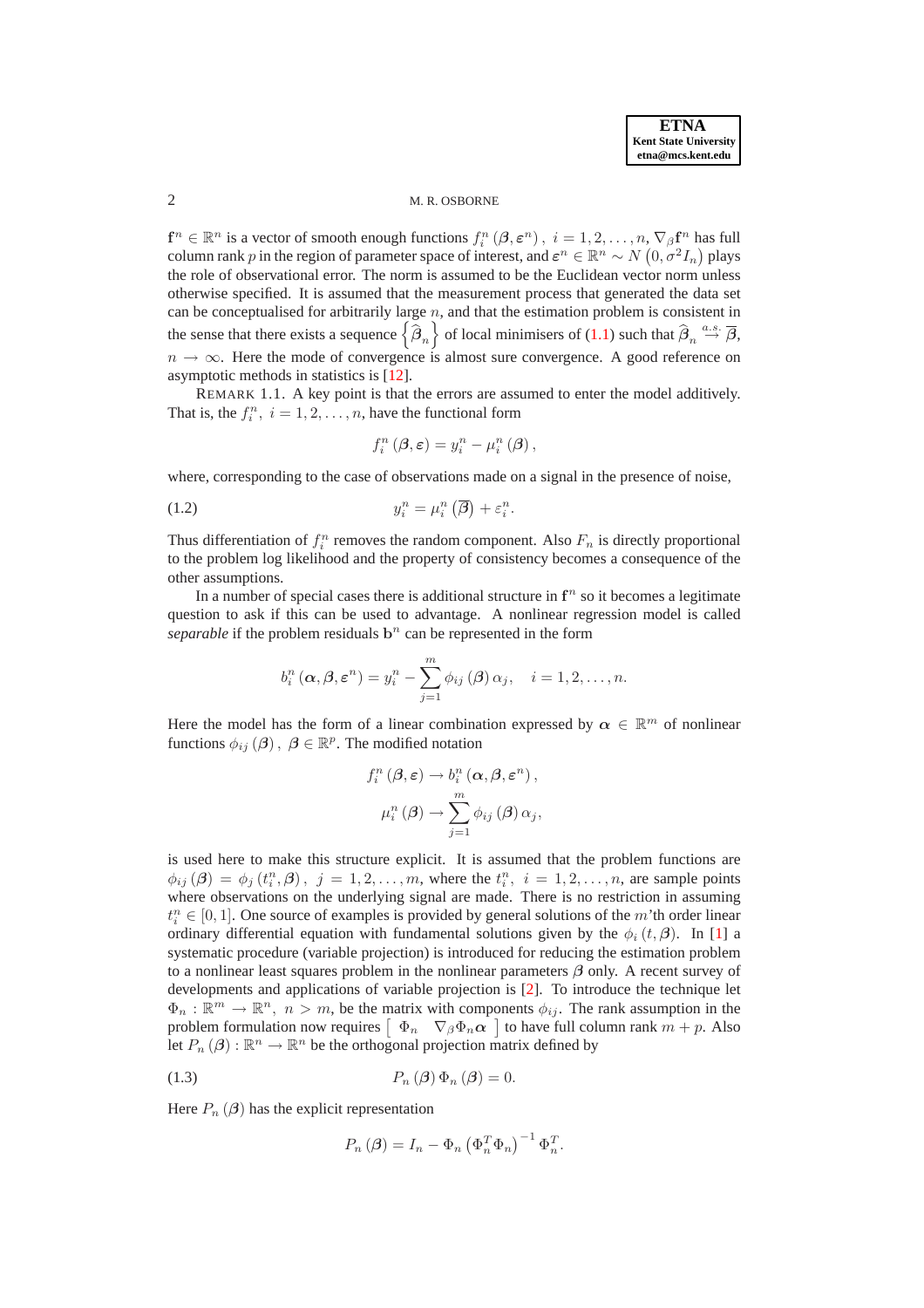# SEPARABLE LEAST SQUARES 3

Then

$$
F_n = \frac{1}{2n} \left\{ ||P_n \mathbf{y}^n||^2 + ||(I_n - P_n) \mathbf{b}^n||^2 \right\}.
$$

The first term on the right of this equation is independent of  $\alpha$  and the second can be reduced to zero by setting

<span id="page-2-5"></span>(1.4) 
$$
\alpha = \alpha (\beta) = (\Phi_n^T \Phi_n)^{-1} \Phi_n^T \mathbf{y}^n.
$$

Thus an equivalent formulation of  $(1.1)$  in the separable problem is

<span id="page-2-4"></span>(1.5) 
$$
\min_{\beta} \frac{1}{2n} \| P_n(\beta) \mathbf{y}^n \|^2,
$$

which is a sum of squares in the nonlinear parameters  $\beta$  only so that, at least formally, the Gauss-Newton algorithm can be applied. However, now the random errors do not enter additively but are coupled with the nonlinear parameters in setting up the objective function.

The plan of the paper is as follows. The large data set rate of convergence analysis appropriate to the Gauss-Newton method in the case of additive errors is summarized in the next section. The third section shows why this analysis cannot immediately be extended to the RGN algorithm. Here the rather harder work needed to arrive at similar conclusions is summarised. Most implementations of the variable projection method use a modification due to Kaufman [\[4\]](#page-14-4) which serves to reduce the amount of computation needed in the RGN algorithm. This modified algorithm also shows the favourable large data set rates despite being developed using an explicit small residual argument. However, it is actually closer to the additive Gauss-Newton method than is the full RGN algorithm. A brief discussion of which form of algorithm is appropriate in particular circumstances is given in the final section. This is complemented by an example of a classic data fitting problem which is used to illustrate the importance of the large sample convergence rate.

**2. Large data set convergence rate analysis.** The basic iterative step in Newton's method for minimizing  $F_n$  defined in [\(1.1\)](#page-0-0) is

<span id="page-2-0"></span>(2.1) 
$$
\beta_{i+1} = \beta_i - \mathcal{J}_n (\beta_i)^{-1} \nabla_{\beta} F_n (\beta_i)^T,
$$

$$
\mathcal{J}_n (\beta_i) = \nabla_{\beta}^2 F_n (\beta_i).
$$

In the case of additive errors the scoring/Gauss-Newton method replaces the Hessian with an approximation which is constructed as follows. The true Hessian is

<span id="page-2-2"></span>(2.2) 
$$
\mathcal{J}_n(\boldsymbol{\beta}) = \frac{1}{n} \left\{ \left\{ \nabla_{\boldsymbol{\beta}} \mathbf{f}^n \right\}^T \left\{ \nabla_{\boldsymbol{\beta}} \mathbf{f}^n \right\} + \sum_{i=1}^n f_i^n \nabla_{\boldsymbol{\beta}}^2 f_i^n \right\}.
$$

The stochastic component enters only through [\(1.2\)](#page-1-0) so taking expectations gives

$$
\mathcal{E}\left\{\mathcal{J}_n\right\}(\boldsymbol{\beta})=\mathcal{I}_n(\boldsymbol{\beta})-\frac{1}{n}\sum_{i=1}^n\left(\mu_i(\boldsymbol{\beta})-\mu_i(\overline{\boldsymbol{\beta}})\right)\nabla_{\boldsymbol{\beta}}^2f_i^n(\boldsymbol{\beta}),
$$

where

<span id="page-2-1"></span>(2.3) 
$$
\mathcal{I}_n(\boldsymbol{\beta}) = \frac{1}{n} \left\{ \left\{ \nabla_{\boldsymbol{\beta}} \mathbf{f}^n \right\}^T \left\{ \nabla_{\boldsymbol{\beta}} \mathbf{f}^n \right\} \right\}.
$$

The Gauss-Newton method replaces  $\mathcal{J}_n(\beta)$  with  $\mathcal{I}_n(\beta)$  in [\(2.1\)](#page-2-0). The key point to notice is

<span id="page-2-3"></span>(2.4) 
$$
\mathcal{I}_n\left(\overline{\beta}\right) = \mathcal{E}\left\{\mathcal{J}_n\left(\overline{\beta}\right)\right\}.
$$

Several points can be made here: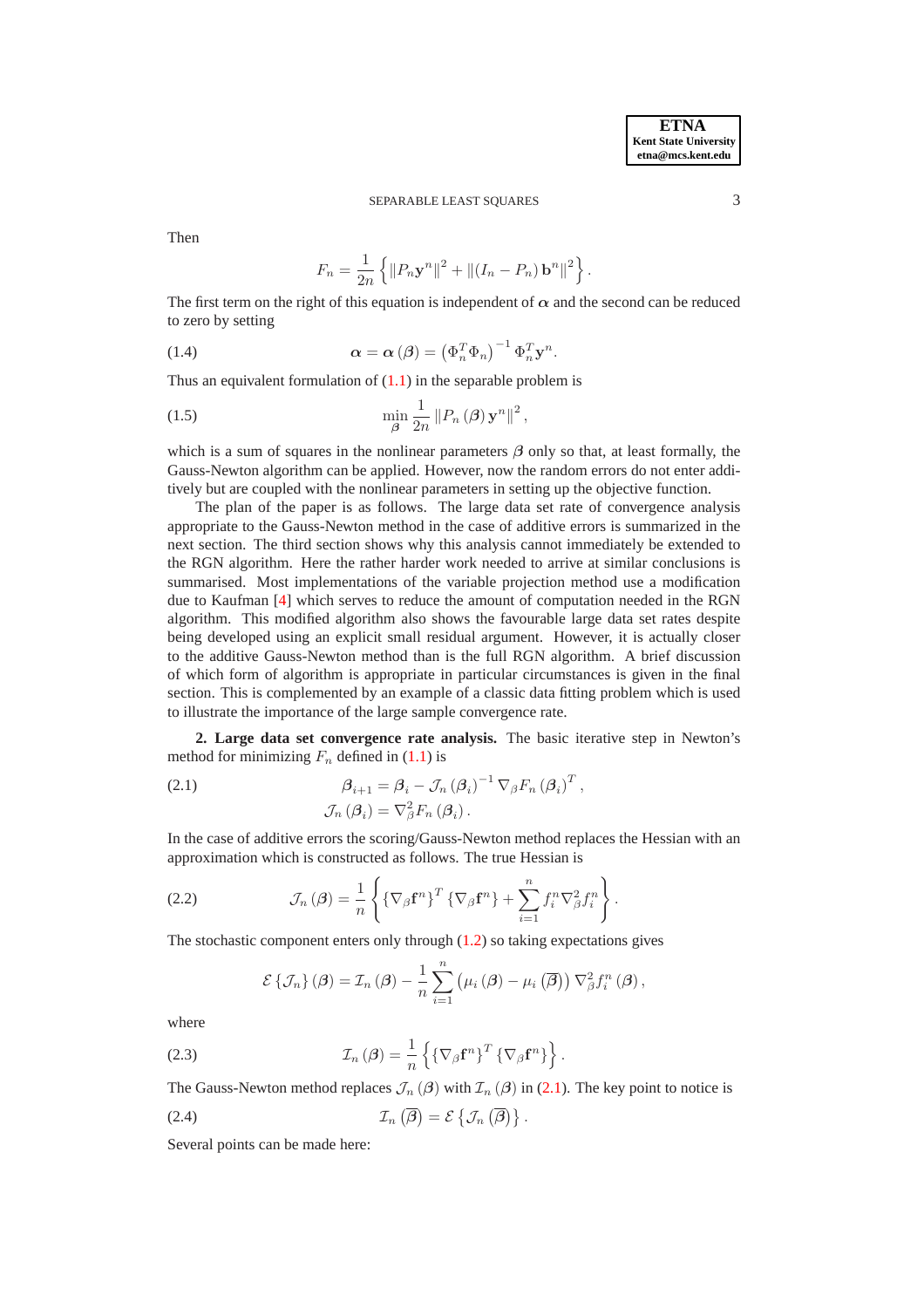#### 4 M. R. OSBORNE

1. It follows from the special form of [\(2.3\)](#page-2-1) that the Gauss-Newton correction  $\beta_{i+1}-\beta_i$ solves the linear least squares problem

<span id="page-3-4"></span>(2.5) 
$$
\min_{\mathbf{t}} \|\mathbf{y}^{n} - \boldsymbol{\mu}^{n}(\boldsymbol{\beta}) - \nabla_{\boldsymbol{\beta}} \boldsymbol{\mu}^{n}(\boldsymbol{\beta}) \mathbf{t}\|^{2}.
$$

- 2. It is an important result, conditional on an appropriate experimental setup, that  $\mathcal{I}_n(\beta)$  is generically a bounded, positive definite matrix for all n large enough [\[6\]](#page-14-0). A similar result is sketched in Lemma [3.2.](#page-5-0)
- 3. The use of the form of the expectation which holds at the true parameter values is a characteristic simplification of the scoring algorithm and is available for more general likelihoods [\[7\]](#page-14-5). Here it leads to the same result as ignoring small residual terms in  $(2.2)$ .

The full-step Gauss-Newton method has the form of a fixed point iteration:

$$
\beta_{i+1} = Q_n (\beta_i),
$$
  
\n
$$
Q_n (\beta) = \beta - \mathcal{I}_n (\beta)^{-1} \nabla_{\beta} F_n (\beta)^T.
$$

The condition for  $\beta_n$  to be an attractive fixed point is

$$
\varpi\left(Q'_n\left(\widehat{\boldsymbol{\beta}}_n\right)\right)<1,
$$

where  $\varpi$  denotes the spectral radius of the variational matrix  $Q'_n$ . This quantity determines the first order convergence multiplier of the Gauss-Newton algorithm. The key to the good large sample behaviour is the result

<span id="page-3-1"></span>(2.6) 
$$
\varpi\left(Q'_n\left(\widehat{\boldsymbol{\beta}}_n\right)\right) \stackrel{a.s.}{\rightarrow} 0, \quad n \rightarrow \infty.
$$

which shows that the algorithm tends to a second order convergent process as  $n \to \infty$ . The derivation of this result will now be outlined. As  $\nabla_{\beta} F_n\left(\widehat{\beta}_n\right) = 0$ , it follows that

$$
Q'_n\left(\widehat{\boldsymbol{\beta}}_n\right) = I_p - \mathcal{I}_n\left(\widehat{\boldsymbol{\beta}}_n\right)^{-1} \nabla_{\beta}^2 F_n\left(\widehat{\boldsymbol{\beta}}_n\right).
$$

Now define  $W_n(\boldsymbol{\beta}) : \mathbb{R}^p \to \mathbb{R}^p$  by

<span id="page-3-3"></span>(2.7) 
$$
W_n(\boldsymbol{\beta}) = \mathcal{I}_n(\boldsymbol{\beta})^{-1} \left\{ \mathcal{I}_n(\boldsymbol{\beta}) - \nabla_{\boldsymbol{\beta}}^2 F_n(\boldsymbol{\beta}) \right\}.
$$

Then

<span id="page-3-2"></span>(2.8) 
$$
W_n\left(\widehat{\boldsymbol{\beta}}_n\right) = Q'_n\left(\widehat{\boldsymbol{\beta}}_n\right) = W_n\left(\overline{\boldsymbol{\beta}}\right) + O\left(\left\|\widehat{\boldsymbol{\beta}}_n - \overline{\boldsymbol{\beta}}\right\|\right),
$$

by consistency. By [\(2.4\)](#page-2-3),

<span id="page-3-0"></span>(2.9) 
$$
W_n(\overline{\boldsymbol{\beta}}) = -\mathcal{I}_n(\overline{\boldsymbol{\beta}})^{-1} \left\{ \nabla_{\boldsymbol{\beta}}^2 F_n(\overline{\boldsymbol{\beta}}) - \mathcal{E} \left\{ \nabla_{\boldsymbol{\beta}}^2 F_n(\overline{\boldsymbol{\beta}}) \right\} \right\}.
$$

It has been noted that  $\mathcal{I}_n(\overline{\beta})$  is bounded, positive definite. Also, a factor  $\frac{1}{n}$  is implicit in the second term of the right hand side of [\(2.9\)](#page-3-0), and the components of  $\nabla^2_{\beta} F_n (\overline{\beta})$  are sums of independent random variables. Thus it follows by an application of the law of large num-bers [\[12\]](#page-14-1), that  $W_n(\overline{\beta}) \stackrel{a.s.}{\rightarrow} 0$  component-wise as  $n \rightarrow \infty$ . An immediate consequence is that

$$
\varpi\left(W_n\left(\overline{\beta}\right)\right)\stackrel{a.s.}{\rightarrow} 0,\quad n\to\infty.
$$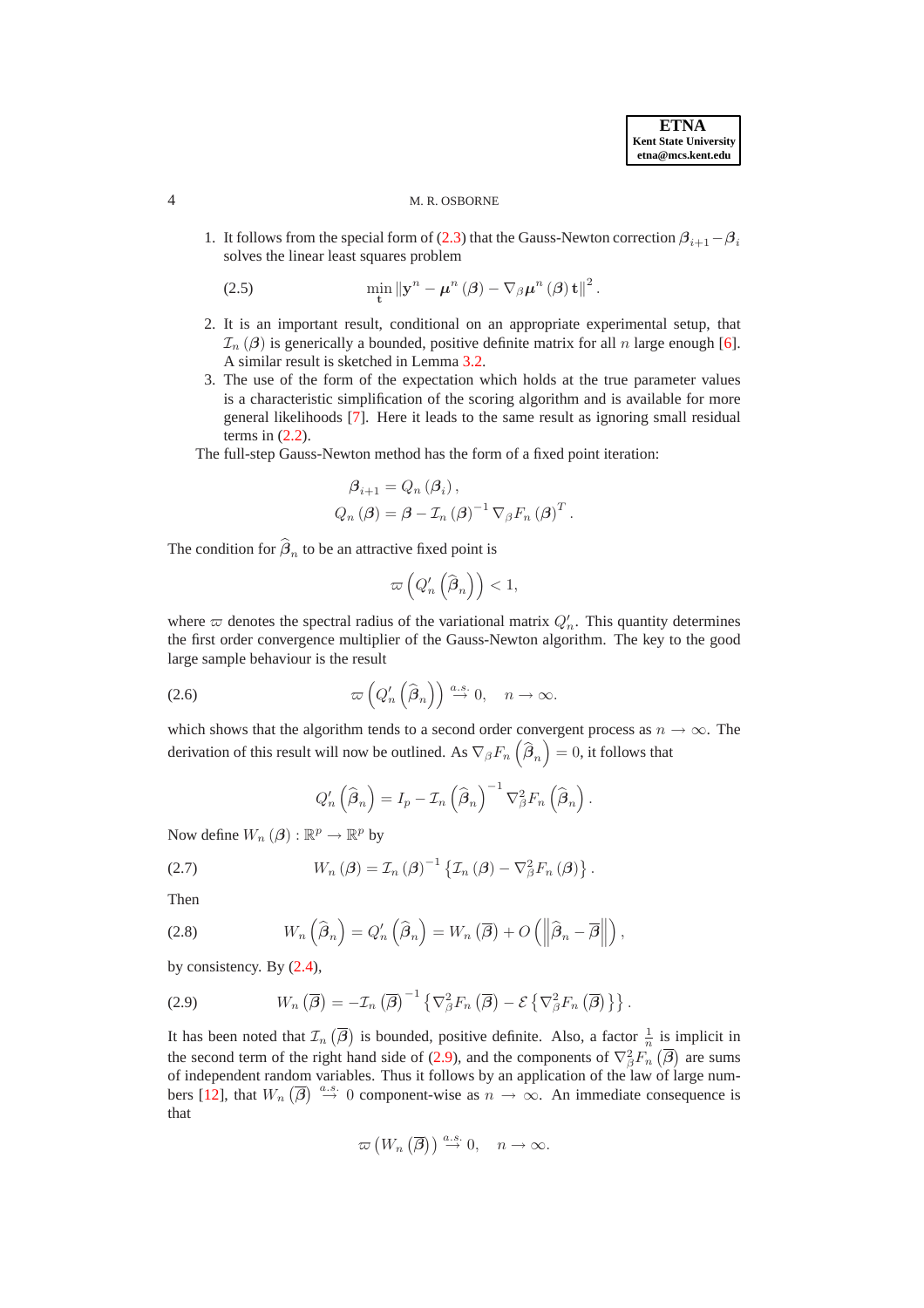### SEPARABLE LEAST SQUARES 5

The desired convergence rate result  $(2.6)$  now follows from  $(2.8)$ . Note that the property of consistency that derives from the maximum likelihood connection is an essential component of the argument. Also, that this is not a completely straightforward application of the law of large numbers because a sequence of sets of observation points  $\{t_i^n, i = 1, 2, ..., n\}$  is involved. For this case see [\[13\]](#page-14-6).

**3. Rate estimation for separable problems.** Variable projection leads to the nonlinear least squares problem [\(1.5\)](#page-2-4) where

$$
\mathbf{f}^{n}(\boldsymbol{\beta}, \boldsymbol{\varepsilon}^{n}) = P_{n}(\boldsymbol{\beta}) \mathbf{y}^{n},
$$

$$
F_{n}(\boldsymbol{\beta}, \boldsymbol{\varepsilon}^{n}) = \frac{1}{2n} (\mathbf{y}^{n})^{T} P_{n}(\boldsymbol{\beta}) \mathbf{y}^{n}.
$$

Implementation of the Gauss-Newton algorithm (RGN algorithm) has been discussed in detail in [\[11\]](#page-14-7). It uses an approximate Hessian computed from [\(2.3\)](#page-2-1) and requires derivatives of  $P_n(\boldsymbol{\beta})$ . The derivative of P in the direction defined by  $\mathbf{t} \in \mathbb{R}^p$  is

<span id="page-4-2"></span>(3.1) 
$$
\nabla_{\beta} P[\mathbf{t}] = -P \nabla_{\beta} \Phi[\mathbf{t}] \Phi^{+} - (\Phi^{+})^{T} \nabla_{\beta} \Phi^{T}[\mathbf{t}] P
$$

<span id="page-4-0"></span>
$$
(3.2) \qquad \qquad = A\left(\beta, \mathbf{t}\right) + A^T\left(\beta, \mathbf{t}\right),
$$

where  $A \in \mathbb{R}^n \to \mathbb{R}^n$ , the matrix directional derivative  $\frac{d\Phi}{dt}$  is written  $\nabla_\beta \Phi[\mathbf{t}]$  to emphasise both the linear dependence on  $t$  and that  $t$  is held fixed in this operation, explicit dependence on both *n* and  $\beta$  is understood, and  $\Phi^+$  denotes the generalised inverse of  $\Phi$ . Note that  $\Phi^+P = \Phi^+ - \Phi^+\Phi\Phi^+ = 0$  so the two components of  $\nabla_\beta P[\mathbf{t}]$  in [\(3.2\)](#page-4-0) are orthogonal. Define matrices  $K, L : \mathbb{R}^p \to \mathbb{R}^n$  by

$$
A(\boldsymbol{\beta}, \mathbf{t}) \mathbf{y} = K(\boldsymbol{\beta}, \mathbf{y}) \mathbf{t},
$$

$$
A^T(\boldsymbol{\beta}, \mathbf{t}) \mathbf{y} = L(\boldsymbol{\beta}, \mathbf{y}) \mathbf{t}.
$$

Then the RGN correction solves

<span id="page-4-1"></span>(3.3) 
$$
\min_{\mathbf{t}} \|P\mathbf{y} + (K+L)\mathbf{t}\|^2,
$$

where

(3.4) L <sup>T</sup> K = 0

as a consequence of the orthogonality noted above.

REMARK 3.1. Kaufman [\[4\]](#page-14-4) has examined these terms in more detail. We have

<span id="page-4-4"></span>
$$
\mathbf{t}^T K^T K \mathbf{t} = \mathbf{y}^T A^T A \mathbf{y} = O\left(\|\boldsymbol{\alpha}\|^2\right),
$$
  

$$
\mathbf{t}^T L^T L \mathbf{t} = \mathbf{y}^T A A^T \mathbf{y} = O\left(\|P\mathbf{y}\|^2\right).
$$

If the orthogonality noted above is used then the second term in the design matrix in  $(3.3)$ corresponds to a small residual term when  $||Py||^2$  is relatively small and can be ignored. The resulting correction solves

<span id="page-4-3"></span>
$$
\min_{\mathbf{t}} \|P\mathbf{y} + K\mathbf{t}\|^2.
$$

This modification was suggested by Kaufman. It can be implemented with less computational cost, and it is favoured for this reason. Numerical experience is reported to be very satisfactory [\[2\]](#page-14-3).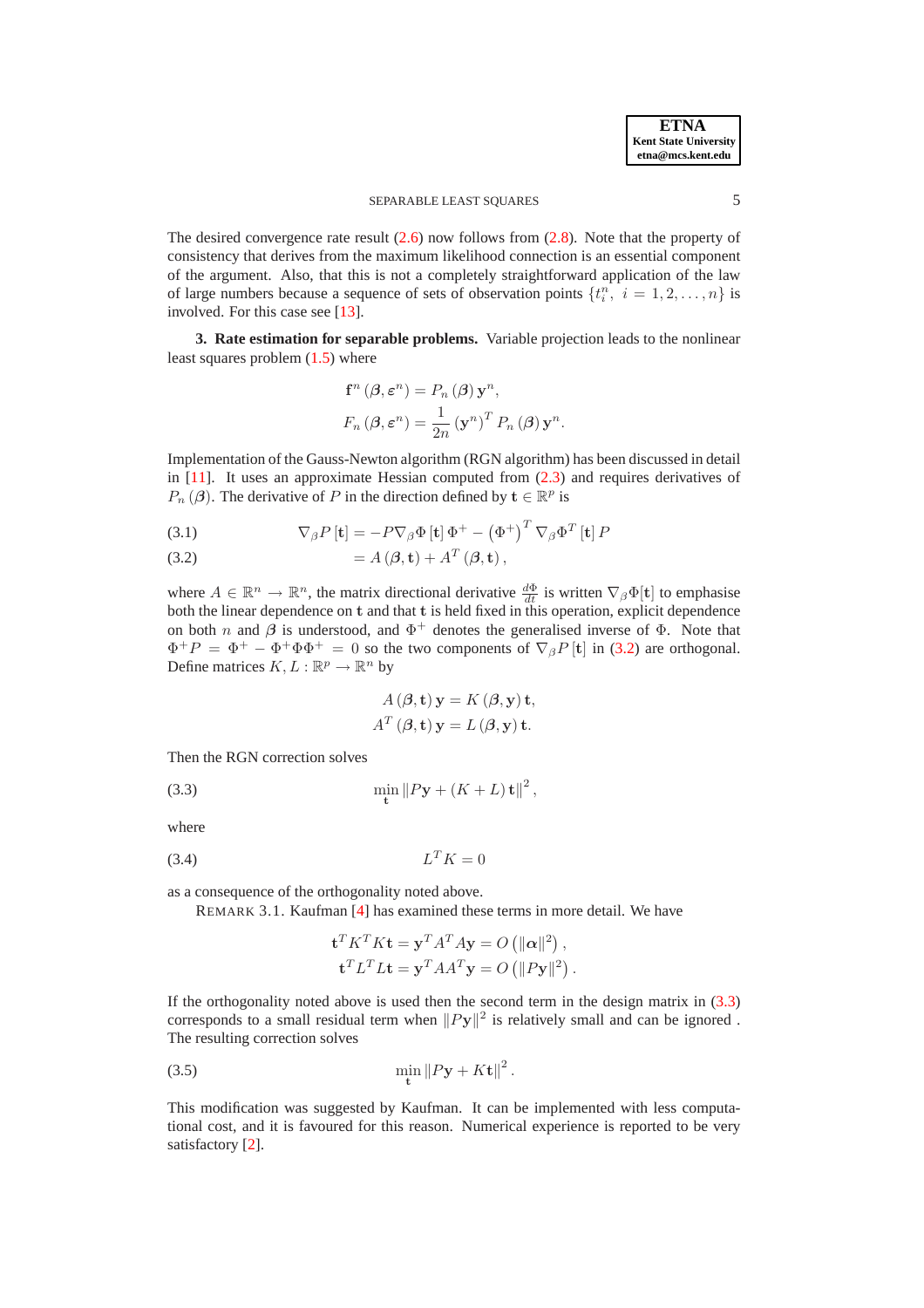#### 6 M. R. OSBORNE

The terms in the sum of squares in the reduced problem [\(1.5\)](#page-2-4) are

$$
f_i = \sum_{i=1}^n P_{ij} y_j, \quad i = 1, 2, \dots, n.
$$

Now, because the noise  $\varepsilon$  is coupled with the nonlinear parameters and so does not disappear under differentiation,  $\mathcal{I}_n$  is quadratic in the noise contributions. An immediate consequence is that

$$
\mathcal{I}_n \neq \frac{1}{n} \mathcal{E} \left\{ \nabla_{\beta} \mathbf{f}^T \nabla_{\beta} \mathbf{f} \right\}.
$$

Thus it is not possible to repeat exactly the rate of convergence calculation of the previous section. Instead it is convenient to rewrite equation  $(2.7)$ :

<span id="page-5-3"></span>(3.6) 
$$
W_n(\boldsymbol{\beta}) = -\left(\frac{1}{n}\nabla_{\boldsymbol{\beta}}\mathbf{f}^T\nabla_{\boldsymbol{\beta}}\mathbf{f}\right)^{-1}\frac{1}{n}\left\{\sum_{i=1}^n f_i\nabla_{\boldsymbol{\beta}}^2f_i\right\},
$$

where the right hand side is evaluated at  $\beta$ . The property of consistency is unchanged so the asymptotic convergence rate is again determined by  $\varpi(W_n(\overline{\beta}))$ . We now examine this expression in more detail.

<span id="page-5-1"></span><span id="page-5-0"></span>LEMMA 3.2.

(3.7) 
$$
\frac{1}{n}\Phi_n^T\Phi_n \to G, \quad n \to \infty,
$$

*where*

$$
G_{ij} = \int_0^1 \phi_i(t) \, \phi_j(t) \, \varrho(t) \, dt, \quad 1 \le i, j \le m,
$$

*and the density*  $\rho$  *is determined by the asymptotic properties of the method for generating* the sample points  $t_i^n$ ,  $i = 1, 2, ..., n$ , for large n. The Gram matrix G is bounded and *generically positive definite. Let*  $T_n = I - P_n$ *. Then* 

<span id="page-5-2"></span>(3.8) 
$$
(T_n)_{ij} = \frac{1}{n} \phi_i^T G^{-1} \phi_j + o\left(\frac{1}{n}\right),
$$

*where*

$$
\phi_i = \left[ \begin{array}{cccc} \phi_1(t_i) & \phi_2(t_i) & \cdots & \phi_m(t_i) \end{array} \right]^T.
$$

*This gives an*  $O\left(\frac{1}{n}\right)$  $\frac{1}{n}$ ) component-wise estimate which applies also to derivatives of both  $P_n$ *and*  $T_n$  *with respect to*  $\beta$ *.* 

*Proof.* The result [\(3.7\)](#page-5-1) is discussed in detail in [\[6\]](#page-14-0). It follows from

$$
\left(\frac{1}{n}\Phi_n^T\Phi_n\right)_{ij} = \frac{1}{n}\sum_{k=1}^n \phi_i\left(t_k\right)\phi_j\left(t_k\right) = G_{ij} + O\left(\frac{1}{n}\right)
$$

by interpreting the sum as a quadrature formula. Positive definiteness is a consequence of the problem rank assumption. To derive [\(3.8\)](#page-5-2) note that

$$
T_n = \Phi_n (\Phi_n^T \Phi_n)^{-1} \Phi_n^T
$$
  
=  $\frac{1}{n} \Phi_n G^{-1} \Phi_n^T + o\left(\frac{1}{n}\right)$ .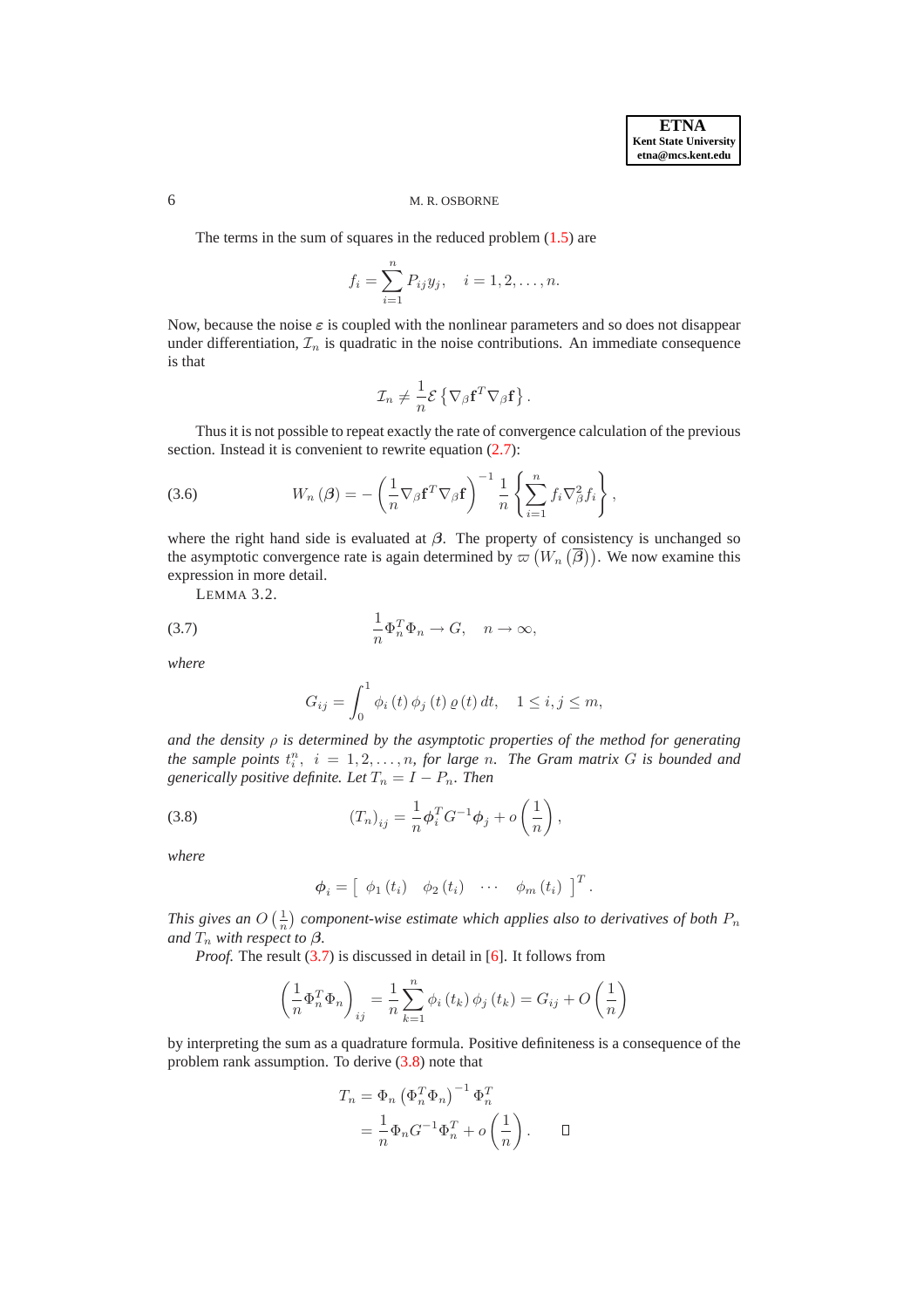# SEPARABLE LEAST SOUARES 7

The starting point for determining the asymptotics of the convergence rate of the RGN algorithm as  $n \to \infty$  is the computation of the expectations of the numerator and denominator matrices in [\(3.6\)](#page-5-3). The expectation of the denominator is bounded and generically positive definite. The expectation of the numerator is  $O\left(\frac{1}{n}\right)$  $\frac{1}{n}$ ) as  $n \to \infty$ . This suggests strongly that the spectral radius of  $Q'(\overline{\beta}) \to 0$ ,  $n \to \infty$ , a result of essentially similar strength to that obtained for the additive error case. To complete the proof requires showing that both numerator and denominator terms converge to their expectations with probability 1.

Consider first the denominator term.

LEMMA 3.3. *Fix*  $\beta = \overline{\beta}$ *.* 

<span id="page-6-0"></span>
$$
\frac{1}{n} \mathcal{E} \left\{ \nabla_{\beta} \mathbf{f}^T \nabla_{\beta} \mathbf{f} \right\} = \sigma^2 M_1 + M_2,
$$

where  $M_1 = O\left(\frac{1}{n}\right)$  $\frac{1}{n}$ ),  $n \to \infty$ , and  $M_2$  *tends to a limit which is a bounded, positive definite matrix when the problem rank assumption is satisfied. In detail, these matrices are*

$$
M_1 = \frac{1}{n} \sum_{i=1}^n \sum_{j=1}^n (\nabla_{\beta} P_{ij})^T \nabla_{\beta} P_{ij},
$$
  

$$
M_2 = \frac{1}{n} \left\{ \sum_{j=1}^n \nabla_{\beta} \mu_j^T \nabla_{\beta} \mu_j - \sum_{j=1}^n \sum_{k=1}^n \nabla_{\beta} \mu_j^T \nabla_{\beta} \mu_k T_{jk} \right\}.
$$

*Proof*. Set

$$
\nabla \mathbf{f}^T \nabla \mathbf{f} = \sum_{i=1}^n \nabla f_i^T \nabla f_i
$$
  
= 
$$
\sum_{i=1}^n \sum_{j=1}^n (\nabla P_{ij})^T y_j \sum_{k=1}^n \nabla P_{ik} y_k.
$$

To calculate the expectation note that it follows from equation [\(1.2\)](#page-1-0) that

<span id="page-6-1"></span>(3.9) 
$$
\mathcal{E}\left\{y_jy_k\right\} = \sigma^2\delta_{jk} + \mu_j\left(\overline{\beta}\right)\mu_k\left(\overline{\beta}\right),
$$

where

$$
\mu_j(\boldsymbol{\beta}) = \mathbf{e}_j^T \Phi \boldsymbol{\alpha}(\boldsymbol{\beta}).
$$

It follows that

$$
\frac{1}{n} \mathcal{E} \left\{ \nabla_{\beta} \mathbf{f}^T \nabla_{\beta} \mathbf{f} \right\} = \frac{1}{n} \sum_{i=1}^n \left\{ \sigma^2 \sum_{j=1}^n \left( \nabla_{\beta} P_{ij} \right)^T \nabla_{\beta} P_{ij} + \sum_{j=1}^n \sum_{k=1}^n \mu_j \mu_k \left( \nabla_{\beta} P_{ij} \right)^T \nabla_{\beta} P_{ik} \right\}
$$
\n
$$
= \sigma^2 M_1 + M_2
$$

To show  $M_1 \rightarrow 0$  is a counting exercise.  $M_1$  consists of the sum of  $n^2$  terms each of which is an  $p \times p$  matrix of O (1) gradient terms divided by  $n^3$  as a consequence of Lemma [3.2.](#page-5-0)  $M_2$ can be simplified somewhat by noting that  $\sum_{j=1}^{n} P_{ij} \mu_j = 0$  identically in  $\beta$  by [\(1.3\)](#page-1-1) so that

$$
\sum_{j=1}^n \mu_j \nabla_\beta P_{ij} = -\sum_{j=1}^n \nabla_\beta \mu_j P_{ij}.
$$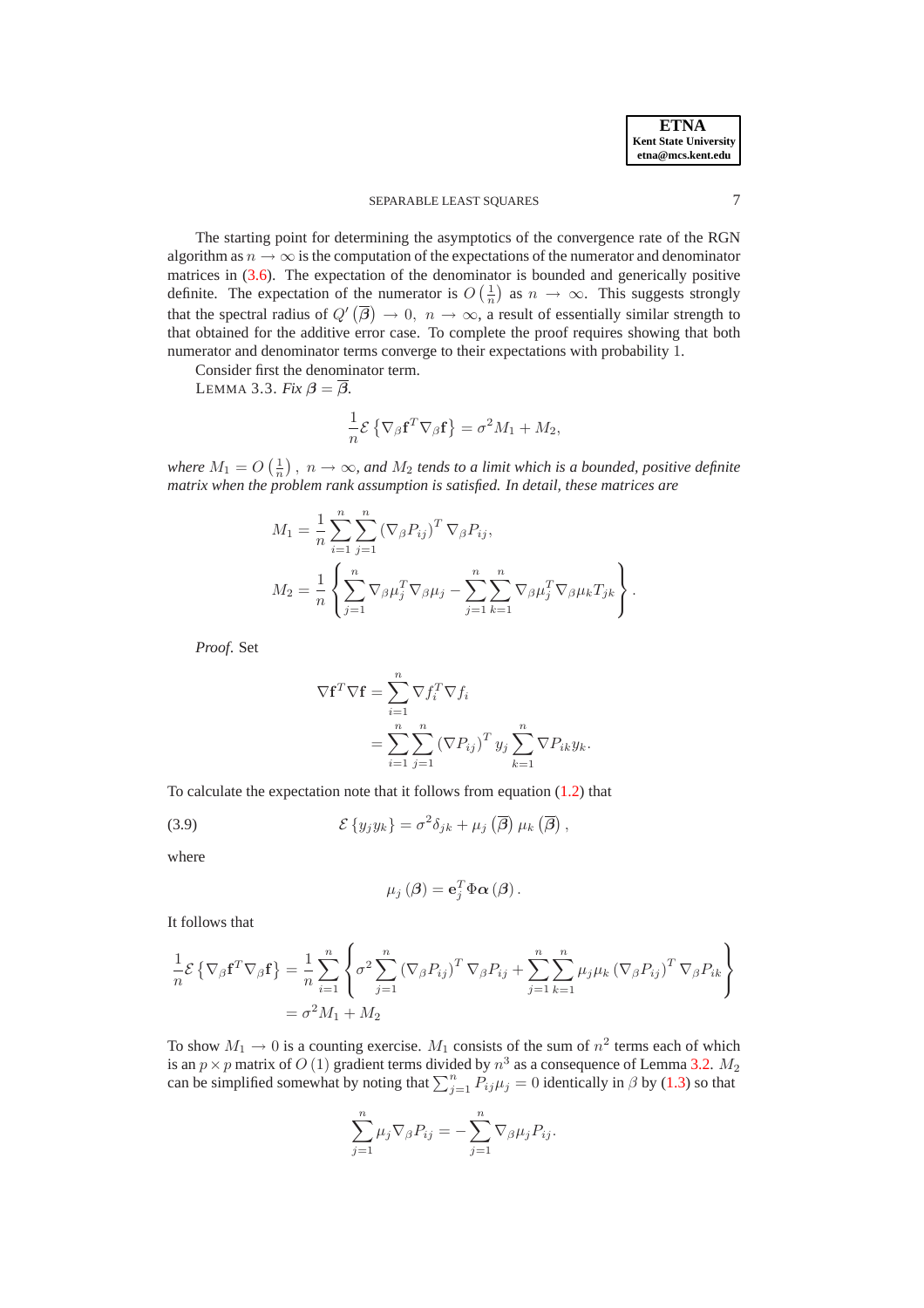8 M.R. OSBORNE

This gives, using the symmetry of  $P = I - T$ ,

<span id="page-7-0"></span>
$$
\sum_{i=1}^{n} \sum_{j=1}^{n} \sum_{k=1}^{n} \mu_{j} \mu_{k} \left( \nabla_{\beta} P_{ij} \right)^{T} \nabla_{\beta} P_{ik} = \sum_{i=1}^{n} \sum_{j=1}^{n} \sum_{k=1}^{n} \nabla_{\beta} \mu_{j}^{T} \nabla_{\beta} \mu_{k} P_{ij} P_{ik}
$$
\n(3.10)\n
$$
= \sum_{j=1}^{n} \sum_{k=1}^{n} \nabla_{\beta} \mu_{j}^{T} \nabla_{\beta} \mu_{k} P_{jk}
$$
\n
$$
= \sum_{j=1}^{n} \nabla_{\beta} \mu_{j}^{T} \nabla_{\beta} \mu_{j} - \sum_{j=1}^{n} \sum_{k=1}^{n} \nabla_{\beta} \mu_{j}^{T} \nabla_{\beta} \mu_{k} T_{jk}.
$$

Boundedness of  $M_2$  as  $n \to \infty$  now follows using the estimates for the size of the  $T_{ij}$ computed in Lemma [3.2.](#page-5-0) To show that  $M_2$  is positive definite note that it follows from [\(3.10\)](#page-7-0) that

$$
\mathbf{t}^T M_2 \mathbf{t} = \frac{d\boldsymbol{\mu}}{dt}^T \{I - T\} \frac{d\boldsymbol{\mu}}{dt} \ge 0.
$$

As  $\left\|T\frac{d\mu}{dt}\right\|$  $\Vert \leq$  $\biggl\vert \biggl\vert$  $\frac{d\mu}{dt}$ ||, this expression can vanish only if there is a direction  $\mathbf{t} \in \mathbb{R}^p$  such that  $\frac{d\mu}{dt} = \gamma \mu$  for some  $\gamma \neq 0$ . This requirement is contrary to the Gauss-Newton rank assumption that  $\left[\begin{array}{cc} \Phi & \nabla_{\beta} \Phi \alpha \end{array}\right]$  has full rank  $m + p$ .

LEMMA 3.4. *The numerator in the expression* [\(3.6\)](#page-5-3) *defining*  $W_n(\overline{B})$  *is* 

<span id="page-7-1"></span>
$$
\sum_{i=1}^{n} f_i \nabla_{\beta}^2 f_i = \sum_{i=1}^{n} \sum_{j=1}^{n} \sum_{k=1}^{n} y_j y_k P_{ij} \nabla_{\beta}^2 P_{ik}.
$$

Let  $M_3 = \frac{1}{n}$  $\frac{1}{n} \mathcal{E} \left\{ \sum_{i=1}^n f_i \nabla_\beta^2 f_i \right\}$  then

$$
M_3 = \frac{1}{n} \sum_{i=1}^n \sigma^2 \left\{ \nabla_\beta^2 P_{ii} - \sum_{j=1}^n T_{ij} \nabla_\beta^2 P_{ij} \right\},\,
$$

*and*  $M_3 \rightarrow 0$ ,  $n \rightarrow \infty$ *.* 

*Proof.* This is similar to that of Lemma [3.3.](#page-6-0) The new point is that the contribution to  $M_3$ from the signal terms  $\mu_j(\overline{\beta})$  in the expectation [\(3.9\)](#page-6-1) is

$$
\sum_{i=1}^{n} \sum_{j=1}^{n} \sum_{k=1}^{n} \mu_{j} \mu_{k} P_{ij} \nabla_{\beta}^{2} P_{ik} = 0,
$$

by summing over  $j$  keeping  $i$  and  $k$  fixed. The previous counting argument can be used again to give the estimate  $M_3 = O\left(\frac{1}{n}\right)$  $\frac{1}{n}$ ,  $n \to \infty$ .  $\Box$ 

The final step required is to show that the numerator and denominator terms in  $(3.6)$ approach their expectations as  $n \to \infty$ . Only the case of the denominator is considered here.

LEMMA 3.5.

<span id="page-7-2"></span>
$$
\left(\frac{1}{n}\nabla_\beta\mathbf{f}^T\nabla_\beta\mathbf{f}\right)\stackrel{a.s.}{\rightarrow}M_2,\quad n\rightarrow\infty.
$$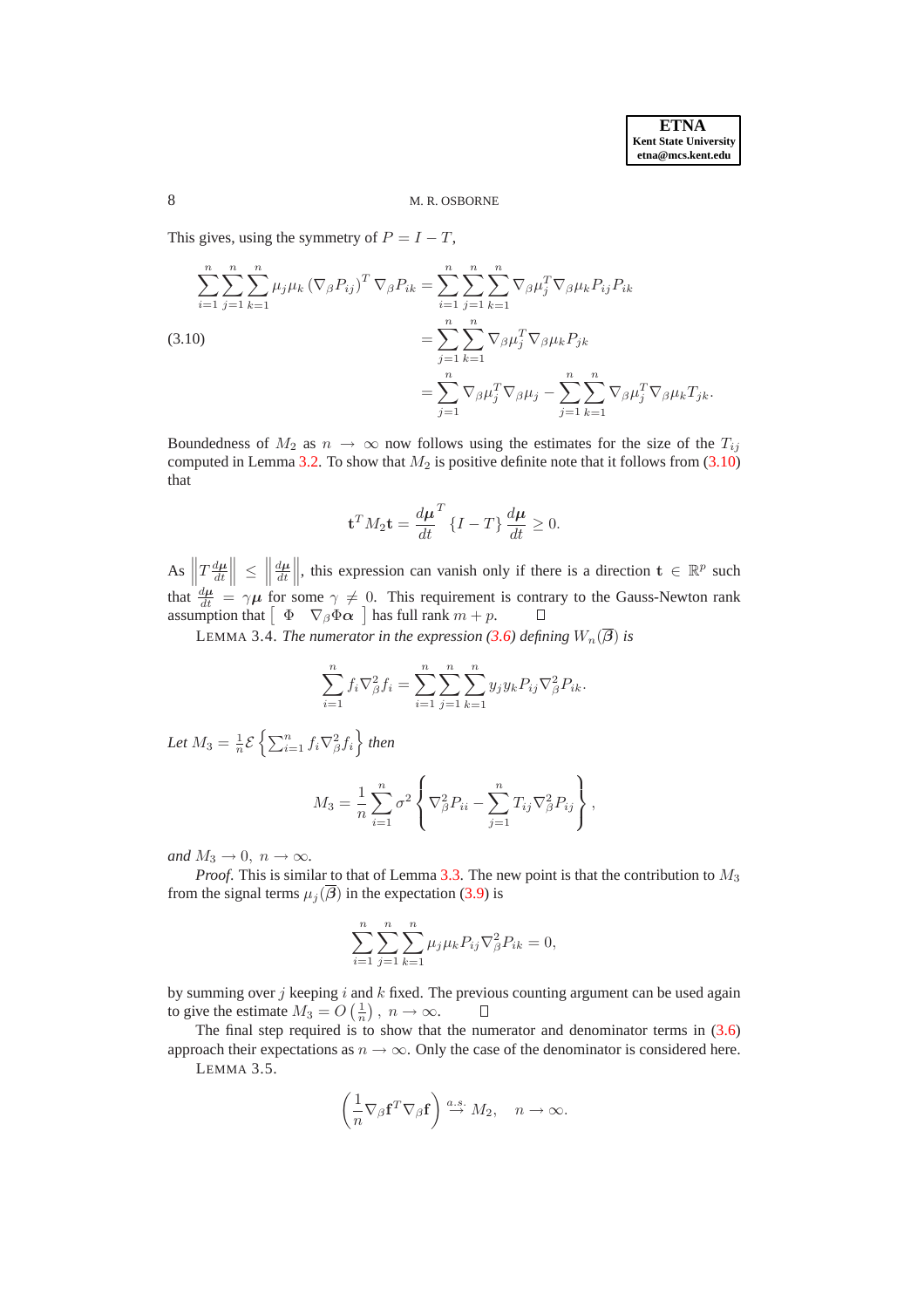*Proof.* The basic quantities are:

$$
\left(\frac{1}{n}\nabla_{\beta}\mathbf{f}^{T}\nabla_{\beta}\mathbf{f}\right) = \frac{1}{n}\sum_{i=1}^{n}\nabla_{\beta}f_{i}^{T}\nabla_{\beta}f_{i}
$$
\n
$$
= \frac{1}{n}\sum_{i=1}^{n}\sum_{j=1}^{n}\left(\nabla_{\beta}P_{ij}\right)^{T}y_{j}\sum_{k=1}^{n}\nabla_{\beta}P_{ik}y_{k}
$$
\n
$$
= \frac{1}{n}\sum_{i=1}^{n}\sum_{j=1}^{n}\sum_{k=1}^{n}\left\{\mu_{j}\mu_{k} + \left(\mu_{j}\varepsilon_{k} + \mu_{k}\varepsilon_{j}\right) + \varepsilon_{j}\varepsilon_{k}\right\}\left(\nabla_{\beta}P_{ij}\right)^{T}\nabla_{\beta}P_{ik}.
$$

The first of the three terms in this last expansion is  $M_2$ . Thus the result requires showing that the remaining terms tend to 0. Let

$$
\boldsymbol{\pi}_{i}^{n} = \sum_{j=1}^{n} \varepsilon_{j} (\nabla_{\beta} P_{ij})^{T}, \quad \boldsymbol{\pi}_{i}^{n} \in \mathbb{R}^{p}.
$$

As, by Lemma [3.2,](#page-5-0) the components of  $\nabla_{\beta} P_{ij} = O\left(\frac{1}{n}\right)$  $\frac{1}{n}$ ), it follows by applications of the law of large numbers that

$$
\pmb{\pi}_{i}^{n}\stackrel{a.s.}{\rightarrow}0,\quad n\rightarrow\infty,
$$

componentwise. Specifically, given  $\delta > 0$ , there is an  $n_0$  such that

$$
\forall i, \quad \|\boldsymbol{\pi}_{i}^{n}\|_{\infty} < \delta \quad \forall n > n_{0} \text{ with probability } 1.
$$

Consider the third term. Let

$$
S_n = \frac{1}{n} \sum_{i=1}^n \sum_{j=1}^n \sum_{k=1}^n \varepsilon_j \varepsilon_k \left( \nabla_\beta P_{ij} \right)^T \nabla_\beta P_{ik}
$$
  
= 
$$
\frac{1}{n} \sum_{i=1}^n \pi_i^n \left( \pi_i^n \right)^T.
$$

Then, in the maximum norm, with probability 1 for  $n > n_0$ ,

$$
||S_n||_{\infty} \le p\delta^2,
$$

showing that the third sum tends to 0,  $n \to \infty$  almost surely. A similar argument applies to the second term which proves to be  $O(\delta)$ .  $\square$ the second term which proves to be  $O(\delta)$ .

These results can now be put together to give the desired convergence result. THEOREM 3.6.

$$
W_n(\overline{\beta}) \stackrel{a.s.}{\rightarrow} 0, \quad n \to \infty.
$$

*Proof.* The idea is to write each component term  $\Omega$  in [\(3.6\)](#page-5-3) in the form

$$
\Omega = \mathcal{E}\left\{\Omega\right\} + \left(\Omega - \mathcal{E}\left\{\Omega\right\}\right),
$$

and then to appeal to the asymptotic convergence results established in the preceding lemmas. $\Box$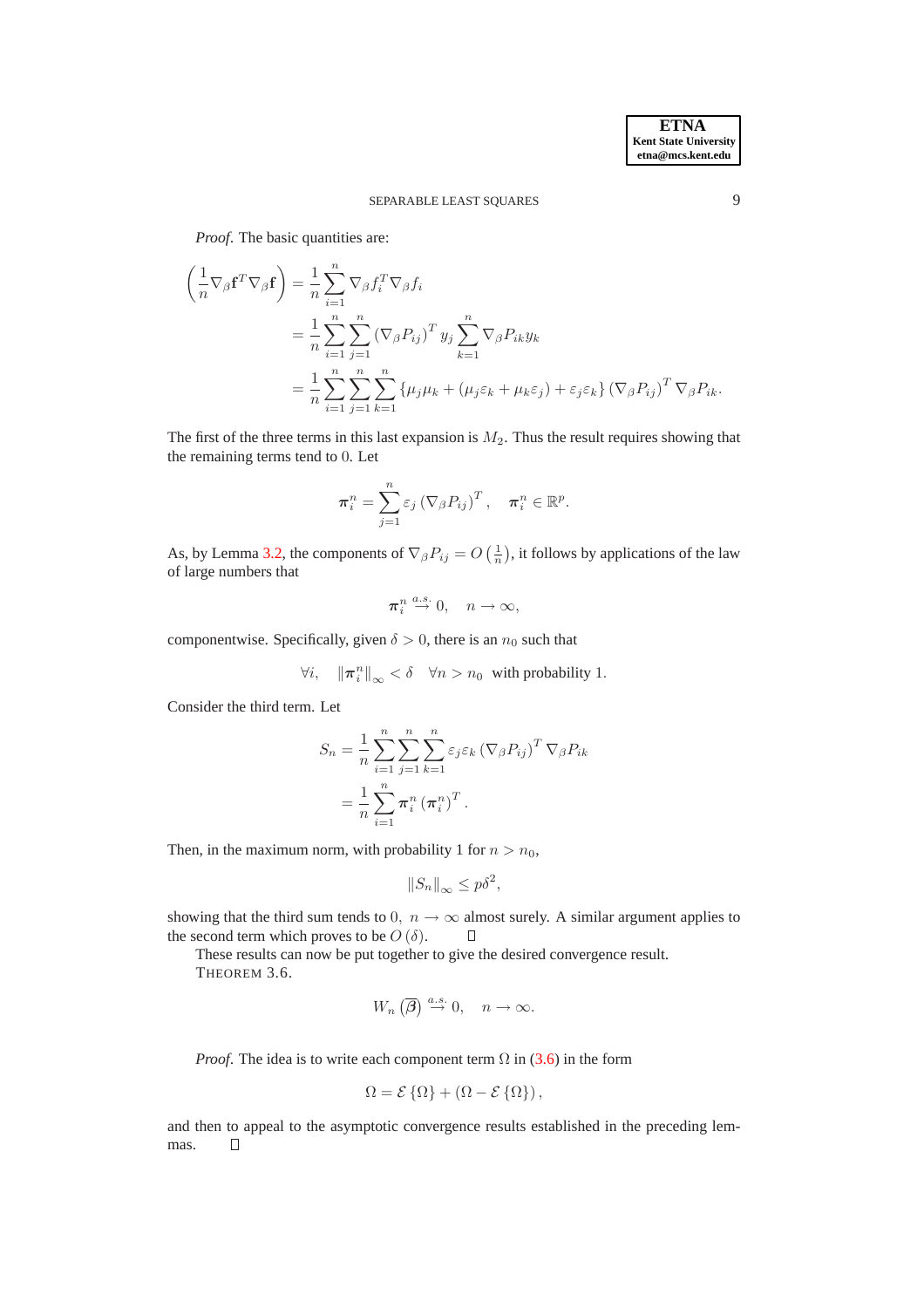#### 10 M. R. OSBORNE

REMARK 3.7. This result when combined with consistency suffices to establish the analogue of [\(2.6\)](#page-3-1) in this case. The asymptotic convergence rate of the RGN algorithm can be expected to be similar to that of the full Gauss-Newton method. While the numerator expectation in the Gauss-Newton method is 0, and that in the RGN algorithm is  $O\left(\frac{1}{n}\right)$  $\frac{1}{n}$ ) by Lemma [3.4,](#page-7-1) these are both smaller than the discrepancies  $(\Omega - \mathcal{E} {\Omega})$  between their full expressions and their expectations. Thus it is these discrepancy terms that are critical in determining the convergence rates. Here these correspond to law of large numbers rates for which a scale of  $O(n^{-1/2})$  is appropriate.

**4. The Kaufman modification.** As the RGN algorithm possesses similar convergence rate properties to Gauss-Newton in large sample problems, and, as the Kaufman modification is favoured in implementation, it is of interest to ask if it too shares the same good large sample convergence rate properties. Fortunately the answer is in the affirmative. This result can be proved in the same way as the main lemmas in the previous section. This calculation is similar to the preceding and is relegated to the Appendix. In this section the close connection between the modified algorithm and the full Gauss-Newton method is explored. That both can be implemented with the same amount of work is shown in [\[11\]](#page-14-7). First note that equation [\(2.5\)](#page-3-4) for the Gauss-Newton correction here becomes

$$
\min_{\delta \boldsymbol{\alpha}, \delta \boldsymbol{\beta}} \left\| \mathbf{y} - \Phi \boldsymbol{\alpha} - \begin{bmatrix} \Phi & \nabla_{\beta} (\Phi \boldsymbol{\alpha}) \end{bmatrix} \begin{bmatrix} \delta \boldsymbol{\alpha} \\ \delta \boldsymbol{\beta} \end{bmatrix} \right\|^2.
$$

Introducing the variable projection matrix  $P$  permits this to be written:

$$
\min_{\delta\boldsymbol{\beta}}\|P\mathbf{y}-P\nabla_{\beta}\left(\Phi\boldsymbol{\alpha}\right)\delta\boldsymbol{\beta}\|^{2}+\min_{\delta\boldsymbol{\alpha}}\left\|\left(I-P\right)\left(\mathbf{y}-\nabla_{\beta}\left(\Phi\boldsymbol{\alpha}\right)\delta\boldsymbol{\beta}\right)-\Phi\left(\boldsymbol{\alpha}+\delta\boldsymbol{\alpha}\right)\right\|^{2}.
$$

Comparison with  $(3.1)$  shows that the first minimization is just

$$
\min_{\delta\boldsymbol{\beta}}\|P\mathbf{y} - K\delta\boldsymbol{\beta}\|.
$$

Thus, given  $\alpha$ , the Kaufman search direction computed using [\(3.5\)](#page-4-3) is exactly the Gauss-Newton correction for the nonlinear parameters. If  $\alpha$  is set using [\(1.4\)](#page-2-5) then the second minimization gives

<span id="page-9-0"></span>(4.1) 
$$
\delta \alpha = -\Phi^+ \nabla_\beta (\Phi \alpha) \delta \beta = -\Phi^+ \nabla_\beta \Phi [\delta \beta] \Phi^+ \mathbf{y},
$$

while the increment in  $\alpha$  arising from the Kaufman correction is

$$
\boldsymbol{\alpha}\left(\boldsymbol{\beta}+\delta\boldsymbol{\beta}\right)-\boldsymbol{\alpha}\left(\boldsymbol{\beta}\right)=\left(\nabla_{\boldsymbol{\beta}}\Phi^{+}\mathbf{y}\right)\delta\boldsymbol{\beta}+O\left(\left\Vert \delta\boldsymbol{\beta}\right\Vert ^{2}\right).
$$

Note this increment is not computed as part of the algorithm. To examine [\(4.1\)](#page-9-0) in more detail we have

$$
\frac{d\Phi^{+}}{dt} = -(\Phi^{T}\Phi)^{-1} \left(\frac{d\Phi^{T}}{dt}\Phi + \Phi^{T}\frac{d\Phi}{dt}\right) (\Phi^{T}\Phi)^{-1} \Phi^{T} + (\Phi^{T}\Phi)^{-1} \frac{d\Phi^{T}}{dt}
$$

$$
= -(\Phi^{T}\Phi)^{-1} \frac{d\Phi^{T}}{dt}T - \Phi^{+} \frac{d\Phi}{dt}\Phi^{+} + (\Phi^{T}\Phi)^{-1} \frac{d\Phi^{T}}{dt}
$$

$$
= (\Phi^{T}\Phi)^{-1} \frac{d\Phi^{T}}{dt}P - \Phi^{+} \frac{d\Phi}{dt}\Phi^{+}.
$$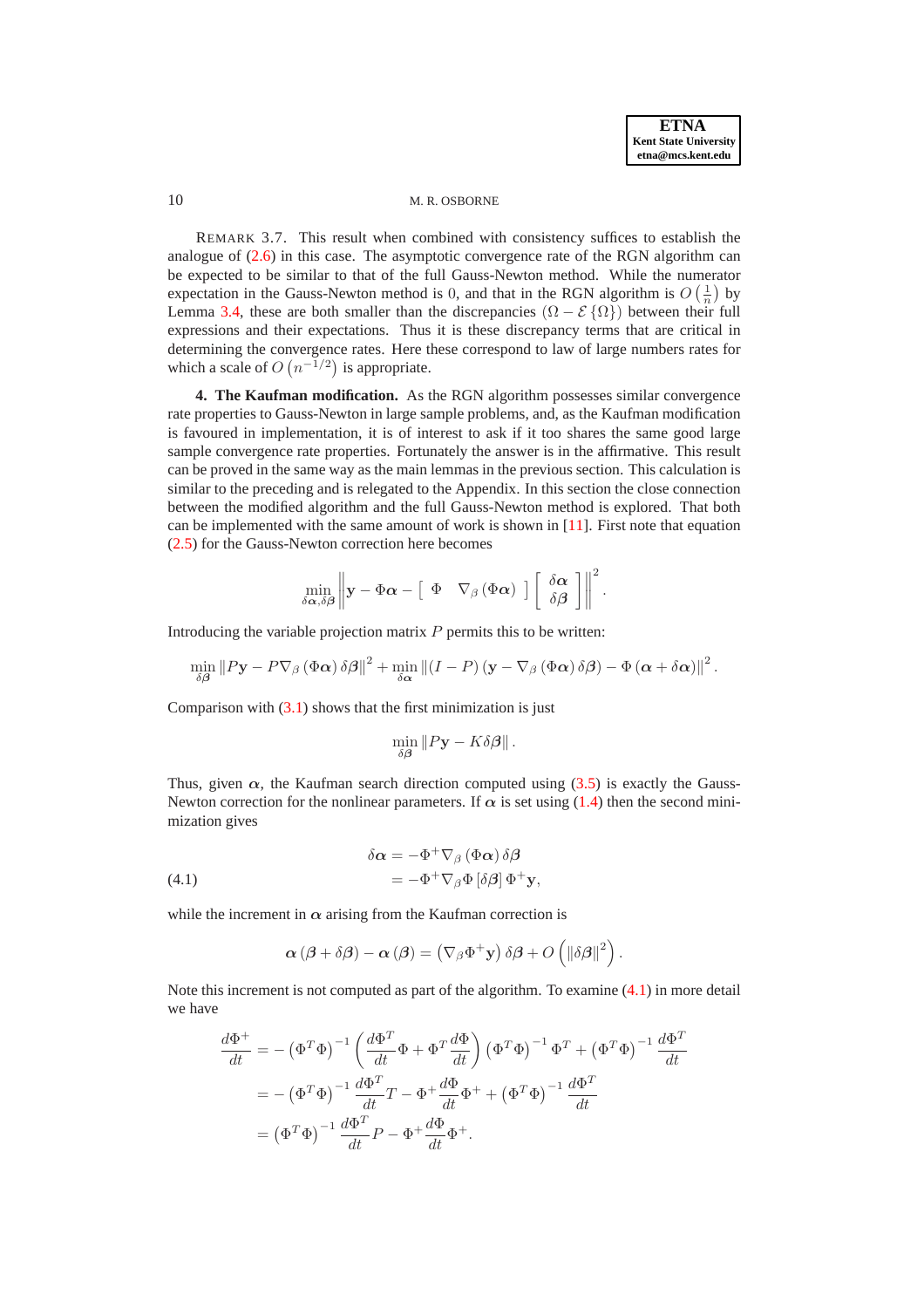#### SEPARABLE LEAST SOUARES 11

The second term in this last equation occurs in [\(4.1\)](#page-9-0). Thus, setting  $\delta \beta = ||\delta \beta||$  t,

$$
\delta \alpha - \left(\nabla_{\beta} \Phi^+ \mathbf{y}\right) \delta \beta = - \|\delta \beta\| \left(\Phi^T \Phi\right)^{-1} \frac{d\Phi^T}{dt} P \mathbf{y} + O\left(\|\delta \beta\|^2\right),
$$
  

$$
= \frac{\|\delta \beta\|}{n} G^{-1} \left(\frac{d\Phi^T}{dt} P\left(\Phi(\overline{\beta}) - \Phi(\beta)\right) \overline{\alpha} - \Phi^T \frac{dP}{dt} \varepsilon\right) + O\left(\|\delta \beta\|^2\right).
$$

The magnitude of this resulting expression can be shown to be small almost surely compared with  $\|\delta\beta\|$  when n is large enough using the law of large numbers and consistency as before. The proximity of the increments in the linear parameters plus the identity of the calculation of the nonlinear parameter increments demonstrates the close alignment between the Kaufman and Gauss-Newton algorithms. The small residual result is discussed in [\[11\]](#page-14-7).

**5. Discussion.** It has been shown that both of the variants of the Gauss-Newton algorithm considered possess similar convergence properties in large data set problems. However, that does not help resolve the question of the method of choice in any particular application. There is agreement that the Kaufman modification of the RGN algorithm has an advantage in being cheaper to compute, but it is not less expensive than the full Gauss-Newton algorithm [\[11\]](#page-14-7). Thus a choice between variable projection and Gauss-Newton must depend on other factors. These include flexibility, ease of use, and global behaviour. Flexibility tends to favour the full Gauss-Newton method because it can be applied directly to solve a range of maximum likelihood problems [\[7\]](#page-14-5) so it has strong claims to be provided as a general purpose procedure. Ease of use is just about a draw. While Gauss-Newton requires starting values for both  $\alpha$  and  $\beta$ , given  $\beta$  the obvious approach is to compute  $\alpha$  ( $\beta$ ) by solving the linear least squares problem. Selecting between the methods on some a priori prediction of effectiveness appears much harder. It is argued in [\[2\]](#page-14-3) that variable projection can take fewer iterations in important cases. There are two significant points to be made here.

- 1. Nonlinear approximation families need not be closed. Especially if the data is inadequate then the iterates generated by the full Gauss-Newton may tend to a function in the closure of the family. In this case some parameter values will tend to  $\infty$  and divergence is the correct answer. The nonlinear parameters can be bounded so it is possible for variable projection to yield a well determined answer. However, it still needs to be interpreted correctly. An example involving the Gauss-Newton method is discussed in [\[7\]](#page-14-5).
- 2. There is some evidence that strategies which eliminate the linear parameters in separable models can be spectacularly effective in exponential fitting problems with small numbers of variables [\[5\]](#page-14-8), [\[9\]](#page-14-9). Similar behaviour has not been observed for rational fitting [\[8\]](#page-14-10) which is also a separable regression problem. It seems there is something else going on in the exponential fitting case as ill-conditioning of the computation of the linear parameters affects directly both the conditioning of the linear parameter correction in Gauss-Newton and the accuracy of the calculation of  $P_n$  in variable projection in both these classes of problems. It should be noted that maximum likelihood is not the way to estimate frequencies which are just the nonlinear parameters in a closely related problem [\[10\]](#page-14-11). Some possible directions for developing modified algorithms are considered in [\[3\]](#page-14-12).

The importance of large sample behaviour, and the need for appropriate instrumentation for data collection are consequences of the result that maximum likelihood parameter estimates have the property that  $\sqrt{n}(\hat{\beta}_n - \overline{\beta})$  is asymptotically normally distributed [\[12\]](#page-14-1). The effect of sample size on the convergence rate of the Gauss-Newton method is illustrated in Table [5.1](#page-11-0) for an estimation problem involving fitting three Gaussian peaks plus an exponential background term. Such problems are common in scientific data analysis and are well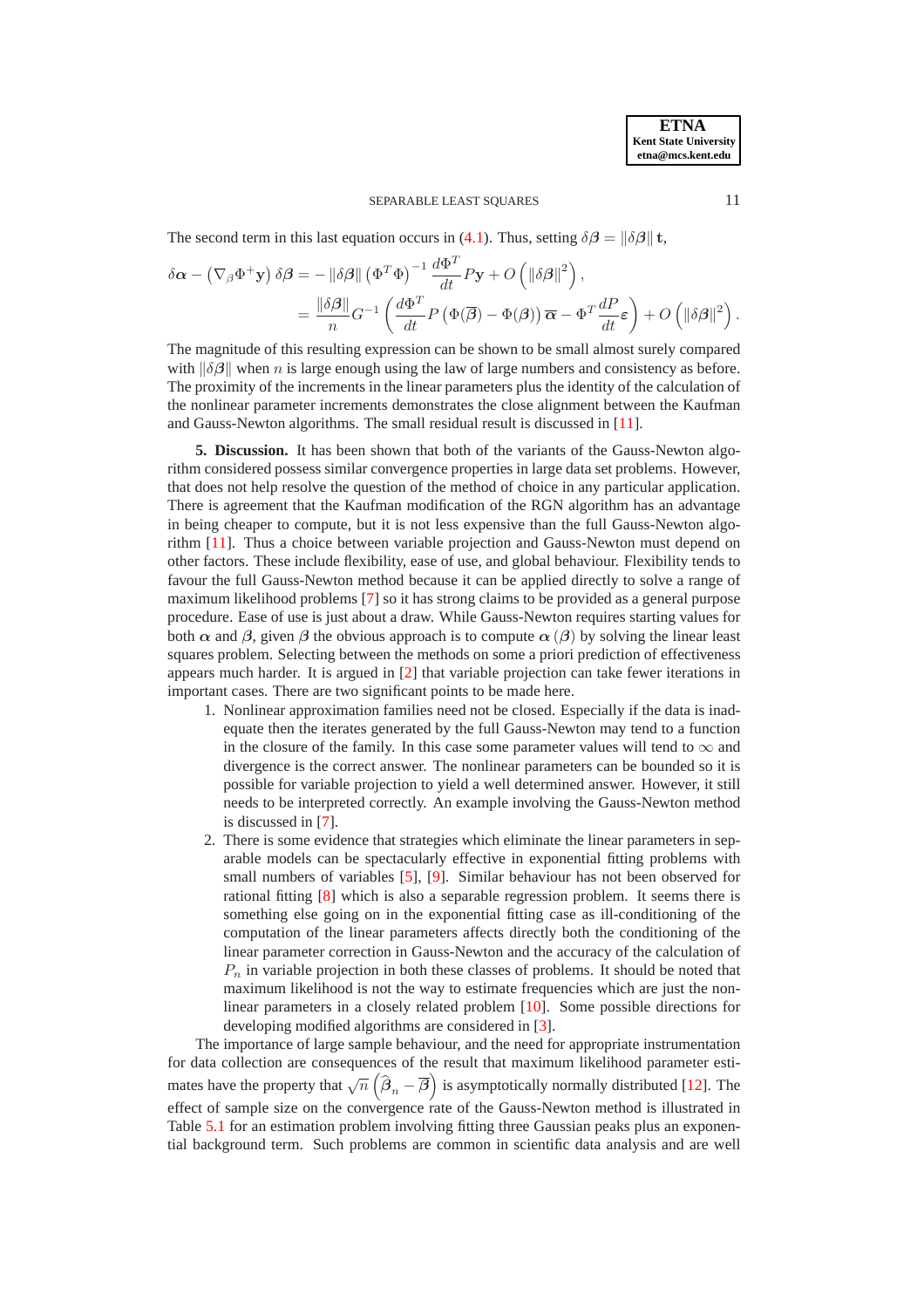### <span id="page-11-0"></span>12 M. R. OSBORNE

TABLE 5.1 *Iteration counts for peak fitting with exponential background*

| $n_{\rm s}$ | $\sigma=1$ | $\sigma = 2$ | $\sigma = 4$ |
|-------------|------------|--------------|--------------|
| 64          |            | 16           | nc           |
| 256         | 11         | 21           | 50           |
| 1024        |            | 17           | 18           |
| 4096        |            |              |              |
| 16384       |            |              |              |



<span id="page-11-1"></span>FIG. 5.1. *No convergence: fit after* 50 *iterations case*  $\sigma = 4$ ,  $n = 64$ 

enough conditioned if the peaks are reasonably distinct. In such cases it is relatively easy to set adequate initial parameter estimates. Here the chosen model is

$$
\mu\left(\mathbf{x},t\right) = 5e^{-10t} + 18e^{-\frac{(t-.25)^2}{.015}} + 15e^{-\frac{(t-.5)^2}{.03}} + 10e^{-\frac{(t-.75)^2}{.015}}.
$$

Initial conditions are chosen such that there are random errors of up to 50% in the background parameters and peak heights, 12.5% in peak locations, and 25% in peak width parameters. Numbers of iterations are reported for an error process corresponding to a particular sequence of independent, normally distributed random numbers, standard deviations  $\sigma = 1, 2, 4$ , and equispaced sample points  $n = 64, 256, 1024, 4096, 16384$ . The most sensitive parameters prove to be those determining the exponential background, and they trigger the lack of convergence that occurred when  $\sigma = 4$ ,  $n = 64$ . The apparent superior convergence behaviour in the  $n = 64$  case over the  $n = 256$  case for the smaller  $\sigma$  values can be explained by the sequence of random numbers generated producing more favourable residual values in the former case. The sequence used here corresponds to the first quarter of the sequence for  $n = 256$ .

Plots for the fits obtained for  $\sigma = 4$ ,  $n = 64$  and  $\sigma = 4$ ,  $n = 256$  are given in Figure [5.1](#page-11-1) and Figure [5.2,](#page-12-0) respectively. The difficulty with the background estimation in the former shows up in the sharp kink in the fitted (red) curve near  $t = 0$ . This figure gives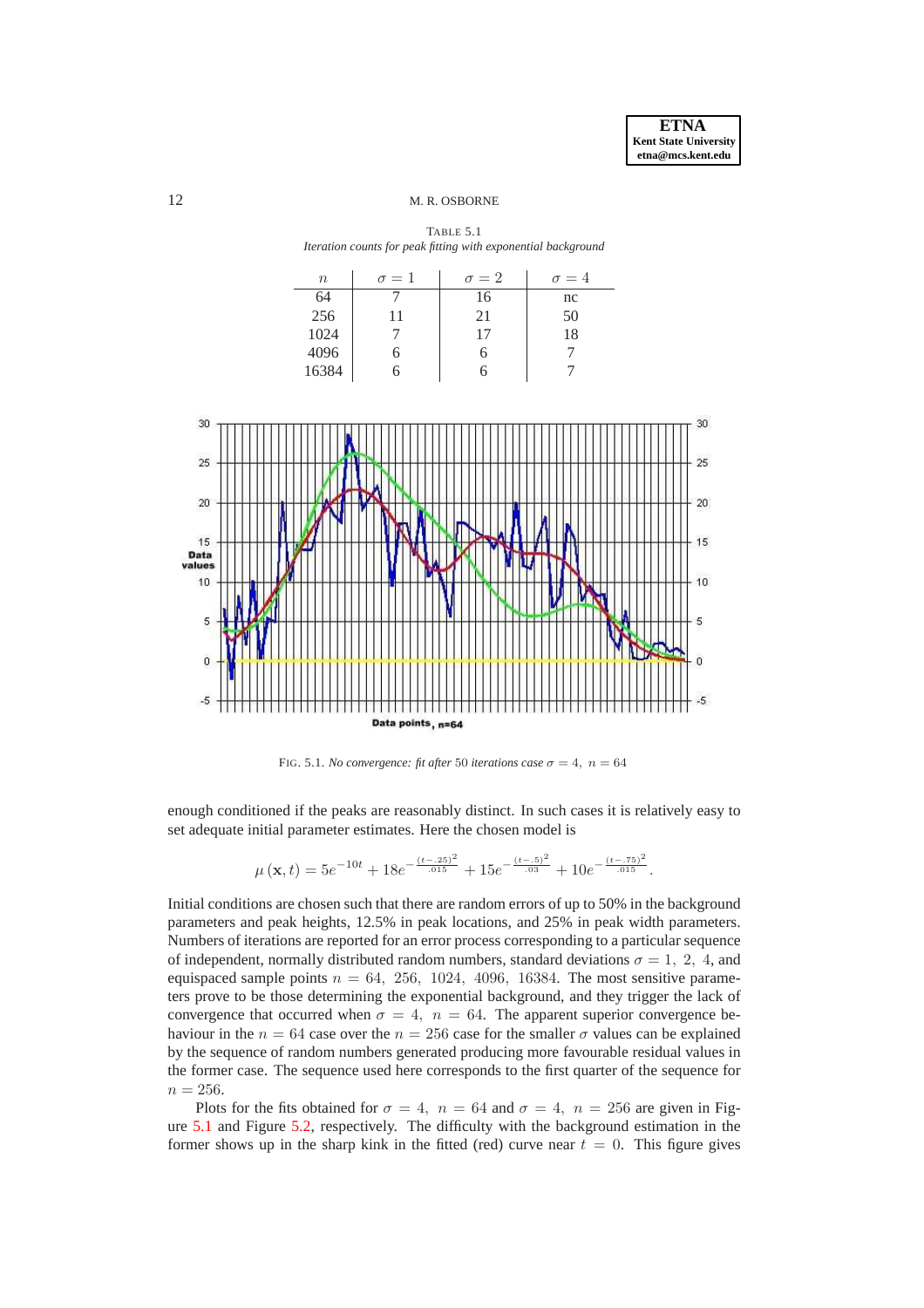

<span id="page-12-0"></span>FIG. 5.2. *Fit obtained: case*  $\sigma = 4$ ,  $n = 256$ 

the result after 50 iterations when  $x(1) = 269$  and  $x(2) = 327$  so divergence of the background parameters is evident. However, the rest of the signal is being picked up pretty well. The quality of the signal representation suggests possible non-compactness, but the diverging parameters mix linear and nonlinear making interpretation of the cancelation occurring difficult. A similar phenomenon is discussed in [\[7\]](#page-14-5). This involves linear parameters only, and it is easier to see what is going on. The problem is attributed to lack of adequate parameter information in the given data. The green curves give the fit obtained using the initial parameter values and is the same in both cases. These curves manage to hide the middle peak fairly well, so the overall fits obtained are quite satisfactory. The problem would be harder if the number of peaks was not known a priori.

**Appendix.** The variational matrix whose spectral radius evaluated at  $\beta_n$  determines the convergence rate of the Kaufman iteration is

$$
Q' = I - \left(\frac{1}{n}K^TK\right)^{-1} \nabla_{\beta}^2 F
$$
  
= 
$$
- \left(\frac{1}{n}K^TK\right)^{-1} \left(\frac{1}{n}\sum_{i=1}^n f_i \nabla_{\beta}^2 f_i + \frac{1}{n}L^TL\right).
$$

It is possible here to draw on work already done to establish the key convergence rate result [\(2.6\)](#page-3-1). Lemmas [3.3](#page-6-0) and [3.5](#page-7-2) describe the convergence behaviour of  $\mathcal{I}_n = \frac{1}{n}$  $\frac{1}{n}\left\{K^TK+L^TL\right\}$ as  $n \to \infty$ . Here it proves to be possible to separate out the properties of the individual terms by making use of the orthogonality of  $K$  and  $L$ , cf. [\(3.4\)](#page-4-4), once it has been shown that  $\frac{1}{n}$  $\mathcal{E}$  $\left\{L\left(\overline{\beta}, \varepsilon\right)^{T} L\left(\overline{\beta}, \varepsilon\right)\right\} \stackrel{a.s.}{\rightarrow} 0, n \rightarrow \infty$ . This calculation can proceed as follows. Let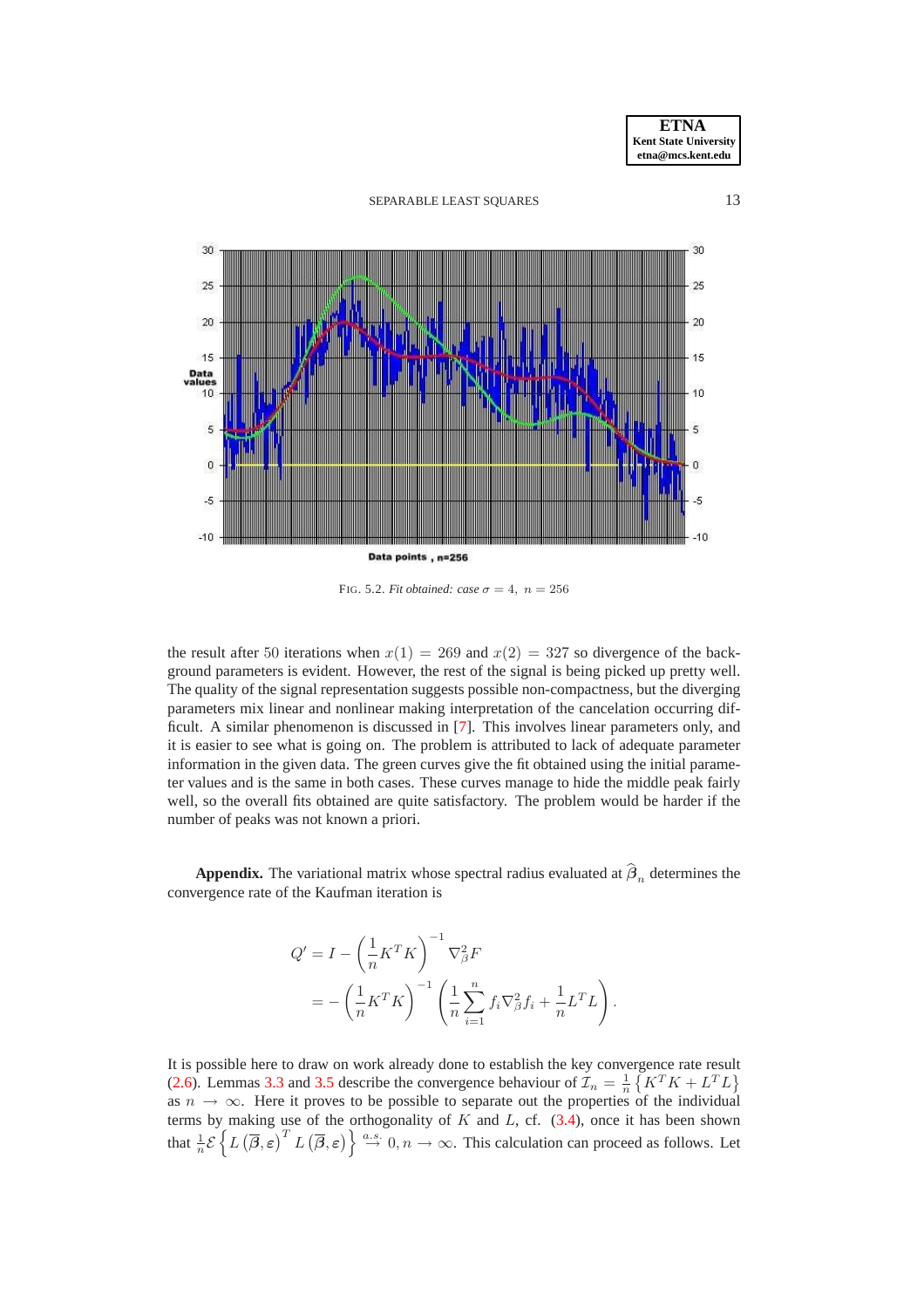14 M. R. OSBORNE

 $\mathbf{t} \in \mathbb{R}^p$ . Then

$$
\mathcal{E}\left\{\frac{1}{n}\mathbf{t}^T L^T L \mathbf{t}\right\} = \frac{1}{n} \mathcal{E}\left\{\varepsilon^T P \nabla_\beta \Phi\left[\mathbf{t}\right] \Phi^+\left(\Phi^+\right)^T \nabla_\beta \Phi\left[\mathbf{t}\right]^T P \varepsilon\right\}
$$

$$
= \frac{1}{n} \mathcal{E}\left\{\varepsilon^T P \nabla_\beta \Phi\left[\mathbf{t}\right] \left(\Phi^T \Phi\right)^{-1} \nabla_\beta \Phi\left[\mathbf{t}\right]^T P \varepsilon\right\}
$$

$$
= \frac{1}{n^2} \operatorname{trace}\left\{\nabla_\beta \Phi\left[\mathbf{t}\right] G^{-1} \nabla_\beta \Phi\left[\mathbf{t}\right]^T P \mathcal{E}\left\{\varepsilon \varepsilon^T\right\} P\right\} + \text{ smaller terms}
$$

$$
= \frac{\sigma^2}{n^2} \operatorname{trace}\left\{\nabla_\beta \Phi\left[\mathbf{t}\right] G^{-1} \nabla_\beta \Phi\left[\mathbf{t}\right]^T (I - T)\right\} + \text{ smaller terms.}
$$

This last expression breaks into two terms, one involving the unit matrix and the other involving the projection  $T$ . Both lead to terms of the same order. The unit matrix term gives

trace
$$
\left\{\nabla_{\beta}\Phi\left[\mathbf{t}\right]G^{-1}\nabla_{\beta}\Phi\left[\mathbf{t}\right]^{T}\right\}=\mathbf{t}^{T}\left\{\sum_{i=1}^{n}\Psi_{i}G^{-1}\Psi_{i}^{T}\right\}\mathbf{t},
$$

where

$$
(\Psi_i)_{jk} = \frac{\partial \phi_{ij}}{\partial \beta_k}, \quad \Psi_i : \mathbb{R}^m \to \mathbb{R}^p.
$$

It follows that

$$
\frac{\sigma^2}{n^2} \sum_{i=1}^n \Psi_i G^{-1} \Psi_i^T = O\left(\frac{1}{n}\right), \quad n \to \infty.
$$

To complete the story note that the conclusion of Lemma [3.5](#page-7-2) can be written

$$
\frac{1}{n} \left( K^T K + L^T L \right) \stackrel{a.s.}{\to} \mathcal{E} \left\{ \frac{1}{n} K^T K + \frac{1}{n} L^T L \right\}, \quad n \to \infty.
$$

If  $\frac{1}{n}K^T K$  is bounded, positive definite then, using the orthogonality [\(3.4\)](#page-4-4),

$$
\frac{1}{n}K^T K\left(\frac{1}{n}K^T K - \mathcal{E}\left\{\frac{1}{n}K^T K\right\}\right) \xrightarrow{a.s.} \frac{1}{n}K^T K \mathcal{E}\left\{\frac{1}{n}L^T L\right\}, \quad n \to \infty.
$$

This shows that  $\frac{1}{n}K^TK$  tends almost surely to its expectation provided it is bounded, positive definite for n large enough and so can be cancelled on both sides in the above expression. Note first that the linear parameters cannot upset boundedness.

$$
\alpha(\beta) = (\Phi^T \Phi)^{-1} \Phi^T \mathbf{y}
$$
  
=  $\overline{\alpha} + \frac{1}{n} \left( G^{-1} + O\left(\frac{1}{n}\right) \right) \Phi^T \varepsilon$   
=  $\overline{\alpha} + \delta$ ,  $\|\delta\|_{\infty} = o(1)$ ,

where  $\overline{\alpha}$  is the true vector of linear parameters. Positive definiteness follows from

$$
\mathbf{t} K^T K \mathbf{t} = \alpha (\beta)^T \frac{d \Phi^T}{dt} P \frac{d \Phi}{dt} \alpha (\beta)
$$
  
= 
$$
\left\| \frac{d \Phi}{dt} \alpha (\beta) \right\|^2 - \left\| T \frac{d \Phi}{dt} \alpha (\beta) \right\|^2 \ge 0.
$$

Equality can hold only if there is t such that  $\frac{d\Phi}{dt} \alpha (\beta) = \gamma \Phi \alpha (\beta)$ . This condition was met also in Lemma [3.3.](#page-6-0)